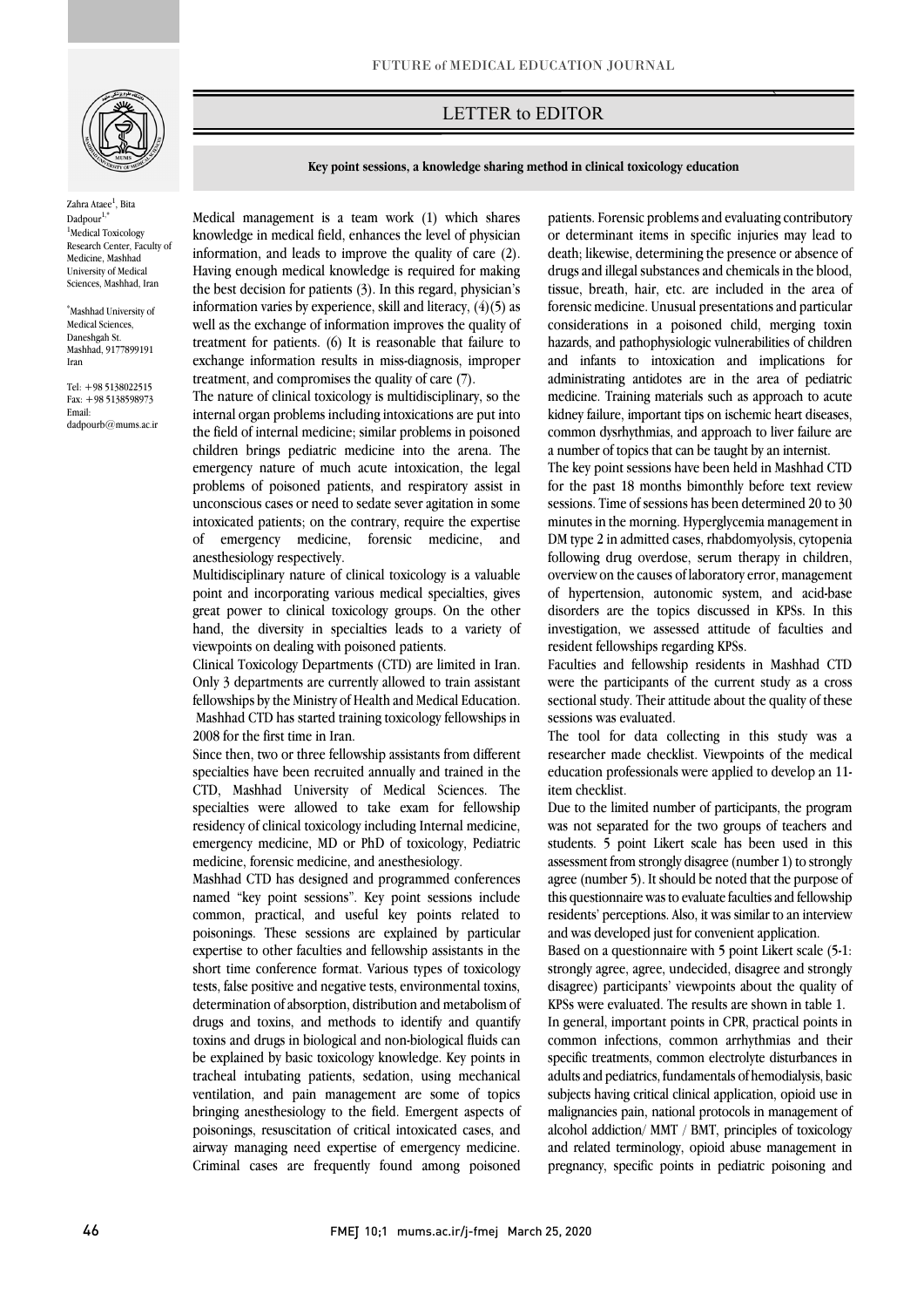| <b>Text of questioned Items</b>                                                                            | <b>Likert score</b> |              |       |       |          |
|------------------------------------------------------------------------------------------------------------|---------------------|--------------|-------|-------|----------|
|                                                                                                            | 1                   | $\mathbf{2}$ | 3     | 4     | 5        |
| Are these sessions effective in recalling material previously learnt by other<br>professors?               | $\theta$            | $\mathbf{0}$ | 12.5% | 50%   | 37.5%    |
| Can the content of these sessions be helpful in managing patients by other<br>professors?                  | $\theta$            | $\theta$     | 37.5% | 37.5% | 25%      |
| Is the time of sessions appropriate?                                                                       | $\Omega$            | $\Omega$     | 12.5% | 75%   | $\theta$ |
| Is the duration of sessions appropriate?                                                                   | $\theta$            | $\theta$     | 12.5% | 12.5% | 75%      |
| Do you agree with holding two consecutive sessions (KPSs and Text review<br>sessions) in one day?          | $\theta$            | 50%          | 25%   | 25%   | $\Omega$ |
| Is the amount of information that is given during sessions sufficient to solve related<br>common problems? | $\Omega$            | 12.5%        | 25%   | 50%   | 12.5%    |
| Can it be helpful to have sessions repeatedly, for example every six months or<br>annually?                | $\theta$            | $\Omega$     | 25%   | 50%   | 25%      |
| Have the topics been discussed up to now appropriate?                                                      | $\Omega$            | $\theta$     | 25%   | 75%   | $\theta$ |
| Have "key" points been mentioned in these sessions?                                                        | $\Omega$            | $\Omega$     | 25%   | 50%   | 25%      |
| Are these sessions effective in fostering greater collaboration between professors?                        | $\theta$            | $\theta$     | 25%   | 50%   | 25%      |
| Do you agree with the continuation of Fellowship Assistants participation in these<br>sessions?            | $\theta$            | $\Omega$     | 12.5% | 37.5% | 50%      |

common differential diagnosis, principles of autonomic system, types of receptors, mechanical ventilation, methods of hemodialysis, hypoglycemia management, important points in management of COPD, and medical emergency conditions were the answers of faculties to question: "what subjects do you prefer to be discussed".

Among different methods of presentation including simple lecture, power point slide presentation, and use of whiteboard; and also, among different formats of discussion including explanation of specific condition and focus on key points", "case report/problem solving/patient management and focus on key point", power point slide presentation and case report/ problem solving/patient management and focus on key points" were the most preferred method and format respectively.

Most of participants agreed with both the reference book for every field and more general references to be up dated.

To answer the question "which one should be more emphasis to: more critical points or more common points?" most participants agreed with both.

Internal medicine points were the most preferred domain to be discussed followed by critical care points, basic toxicology and clinical pharmacology points.

Most of participants mentioned that KPSs are effective in recalling material previously learnt by other professors and the content of sessions is helpful in managing cases by other colleagues; also they believed that the amount of information given during sessions is helpful to solve related problems; they mostly agreed to time and duration of program. Based on viewpoints of participants, KPSs should be held in a different time than text review sessions.

The exchange of medical information between physicians leads to two important items: better treatment of patients (8) and improving physician awareness (9).

Based on the findings of current study, KPS can be suggested

 as an effective method that help the faculties and fellowship considering the wide range of topics, the need to continue these sessions is quietly logical; on the other view, these conferences can provide an intimate atmosphere of that they can take advantages of the viewpoints of each other, promote a culture of continues learning, integrate faculties' views on different aspects of an illness and finally organize more powerful and cohesive clinical toxicology groups. definitely need for more thorough educational methodology revisions in order to achieve a more comprehensive way of sharing multidisciplinary clinical toxicology knowledge. assistants in different specialty to be scientifically updated, so questions and answers between different professionals, so However, it is currently raised as a suggestion and there is

 It is recommended that CTDs take advantage from this educational program through the country.

 Since this method was first implemented in our group and the present researchers did not find a similar investigation, the comparison with other studies was limited. Also, a limited number of faculty members and Fellowship residents of emicar roacology were another immation of this study. The<br>mentioned points emphasize a more comprehensive study with a larger number of participants in the future. Clinical Toxicology were another limitation of this study. The

 **Ethical considerations:** Ethical issues (Including plagiarism, falsification, double publication and.or submission, redundancy, etc.) have been completely observed by the authors. informed consent, misconduct, data fabrication and.or

## **ACKNOWLEDGEMENT**1

 Toxicology Department. The authors appreciate cooperation of faculties in Clinical

**Conflicts of interest:** None to be declared.